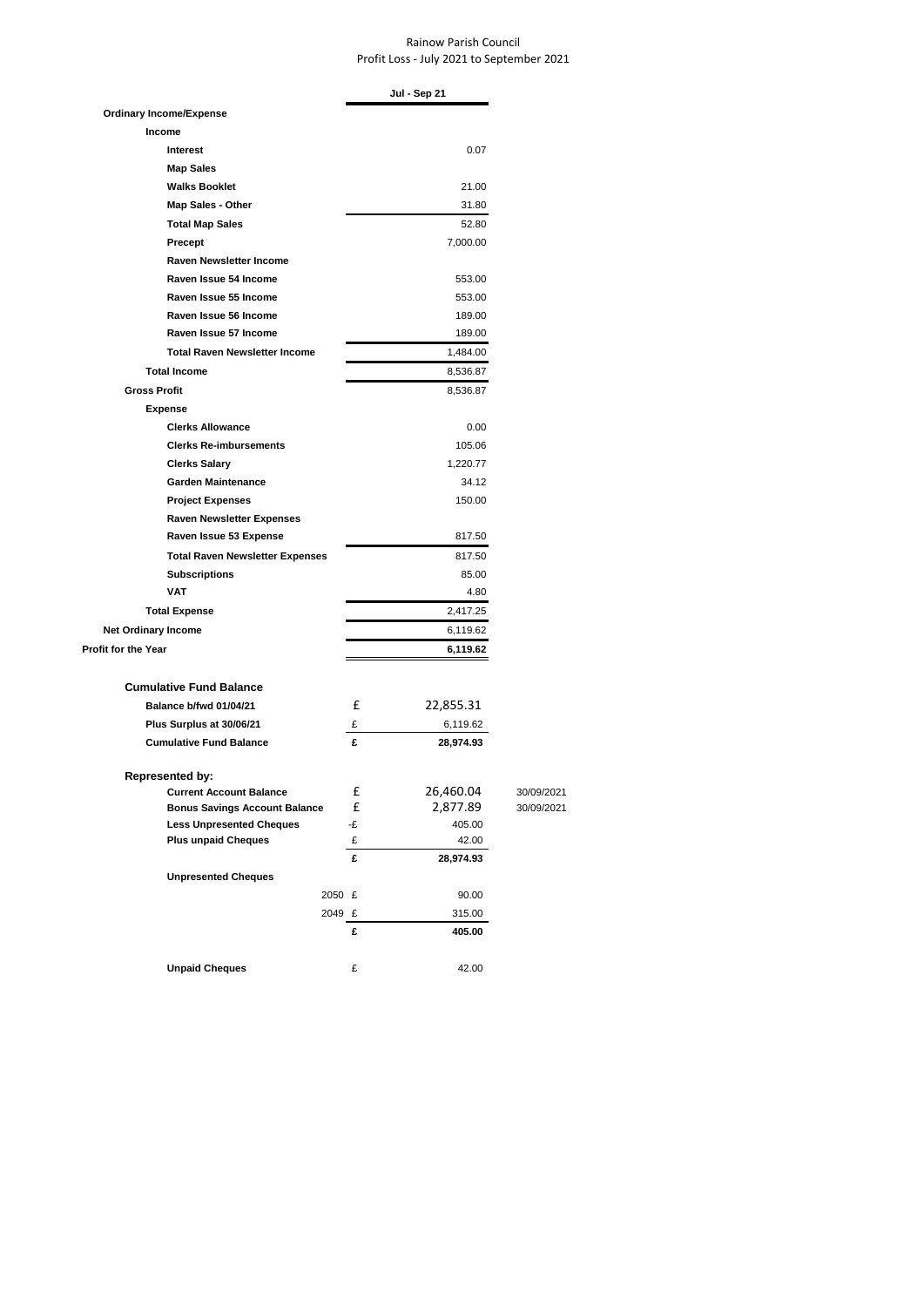## **Rainow Parish Council**

## **Bank Reconciliation 1st July 2021 - 20th September 2021**

| Balance brought forward 1 <sup>st</sup> July 2021 | £ | 22,855.31 |            |
|---------------------------------------------------|---|-----------|------------|
| <b>Plus Receipts</b>                              | £ | 8,536.87  |            |
|                                                   | £ | 31,392.18 |            |
| Less Payments                                     | £ | 2,417.25  |            |
| <b>Balances c/f</b>                               | £ | 28,974.93 |            |
| <b>Current Account</b>                            | £ | 26,460.04 | 30/09/2021 |
| <b>Bonus Account</b>                              | £ | 2,877.89  | 30/09/2021 |
|                                                   | £ | 29,337.93 |            |
| Less Unpresented cheques:                         |   |           |            |

| Plus unpaid cheques: | £                | 42.00  | £ | 42.00  |  |  |
|----------------------|------------------|--------|---|--------|--|--|
|                      |                  |        |   |        |  |  |
|                      |                  |        | £ | 405.00 |  |  |
|                      | 2049 £           | 315.00 |   |        |  |  |
|                      | $2050 \text{ f}$ | 90.00  |   |        |  |  |

Unpaid Cheque